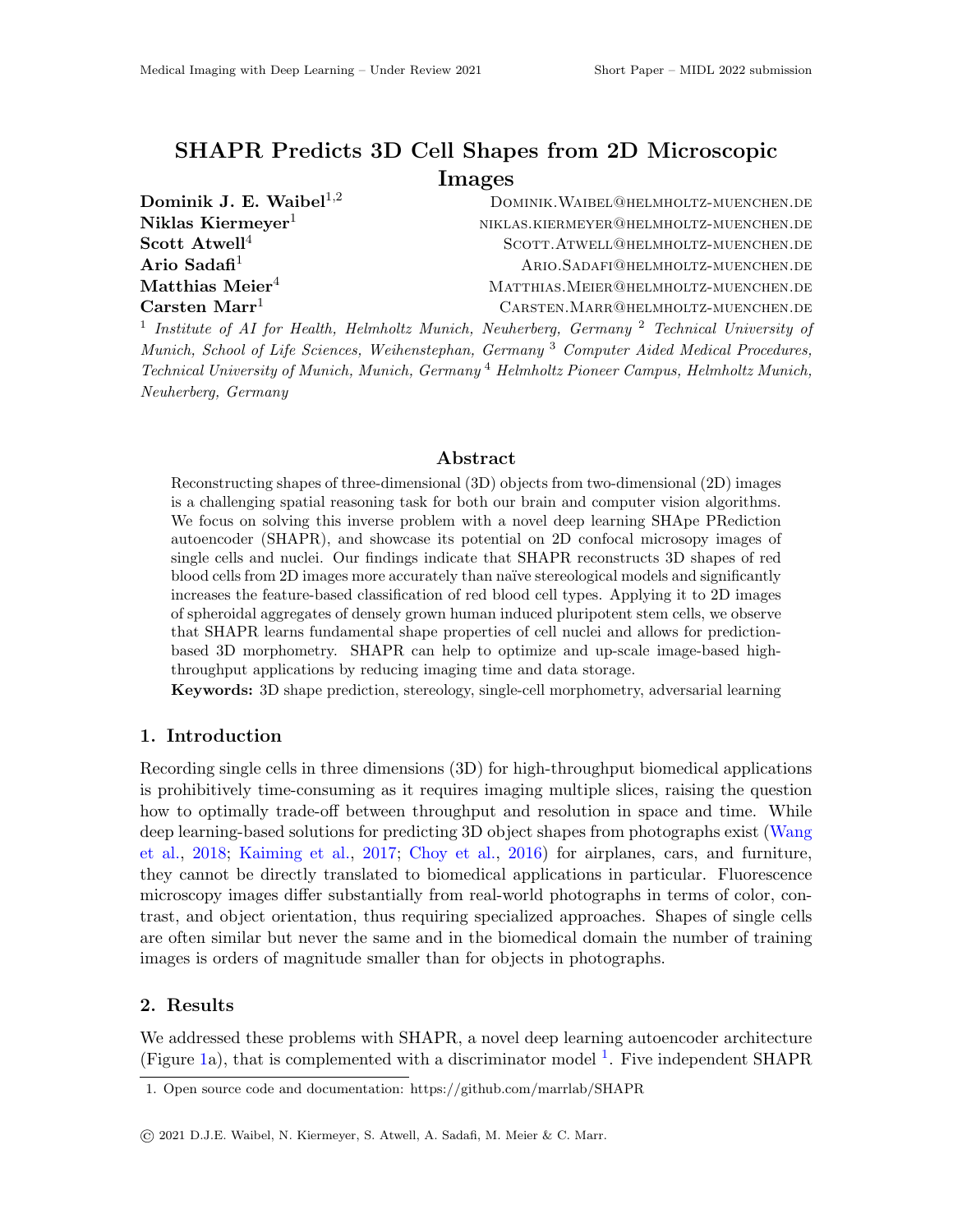

<span id="page-1-0"></span>Figure 1: SHAPR predicts 3D red blood cell shapes from 2D microscopic images. a, SHAPR consists of an autoencoder and discriminator using a two-step training approach, b, and significantly outperforms naïve stereological models. c, Example predictions of red blood cells from six different classes. d, Random forest-based classification significantly improves when morphological features from SHAPR predictions are added to features from 2D images.

models were trained on each dataset with a combination of binary cross entropy and dice loss in a round-robin fashion, so each input image was contained in the test set exactly once, with a 20% test set, 20% validation set split, using the remaining data as a training set. For proof of concept, we predicted 825 3D red blood cell shapes [\(Simionato et al.,](#page-2-3) [2021\)](#page-2-3) from 2D images that intersect the red blood cell at the center slice, adding the corresponding 2D segmentation. SHAPR predictions significantly outperformed two na¨ıve stereological models, i.e. a cylindrical and an ellipsoid fit (Figure [1b](#page-1-0)), serving as a baseline, in terms of relative volume error (V<sub>SHAPR</sub>=20±18\%, V<sub>cylindrical</sub>=33±22\%,  $p_{cylinder} = 2.6 \times 10^{-46}$ ; and  $V_{ellipsoid}=37\pm23\%$ ;  $p_{ellipsoid}=7.8\times10^{-73}$ , n=825, paired Wilcoxon signed-rank test).

Strikingly, enriching 2D features with SHAPR derived morphological features a randomforest classification task, assigning each blood cell to one of six classes, led to a significantly better performance  $(F1=87.4\pm3.1\%$ , mean $\pm$ std.dev., n=10 cross-validation runs) than using 2D features only  $(F1=79.0\pm 2.2\%)$ ,  $p = 0.005$ , paired Wilcoxon signed-rank test). Because predicting shapes from 2D planes close to the cell's center of mass does not accurately reflect the complexity of real world applications, we challenged SHAPR to predict 3D cell nuclei from confocal z-stacks containing 887 fluorescence stained nuclei from six manually segmented human-induced pluripotent stem cells cultured in a spheroidal aggregate. SHAPR was provided with nuclei from one 2D slice through the aggreagate, thus nuclei were cut at random heights, complicating the prediction task (Figure [2\)](#page-2-4). Again, the relative volume error was significantly lower for SHAPR ( $V_{SHAPR}=33\pm41\%$  vs.  $V_{cylindrical}=44\pm25\%$ ,  $p_{cylinder} = 9.2 \times 10^{-36}$ , and  $V_{ellipsoid} = 62 \pm 29\%$ ,  $p_{ellipsoid} = 8.7 \times 10^{-86}$ , n=887, paired Wilcoxon signed-rank test) compared to the naïve models. While the naïve models simply extrapolated the area to volume monotonically, the ground truth suggests a more complex relationship, which SHAPR captured.